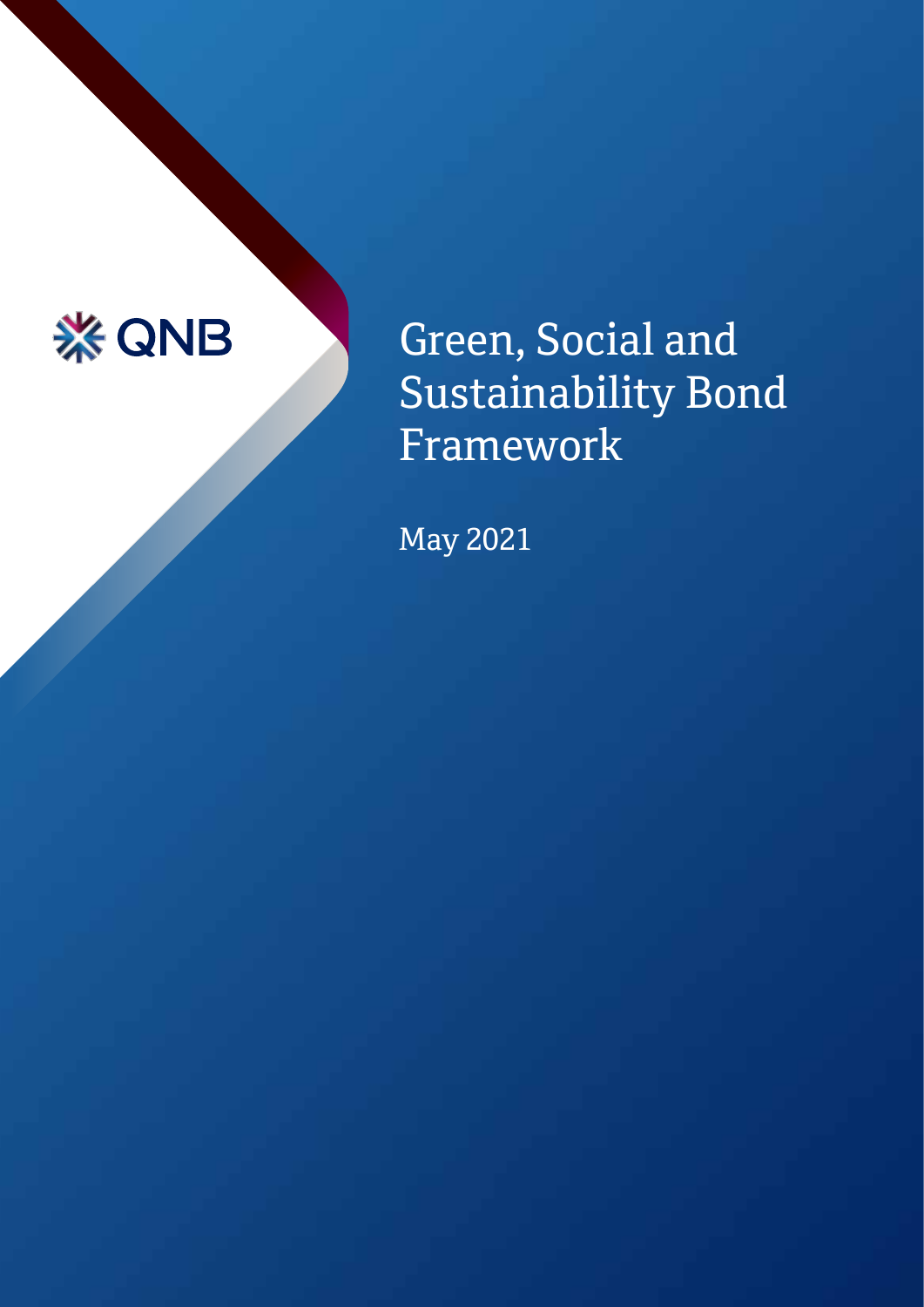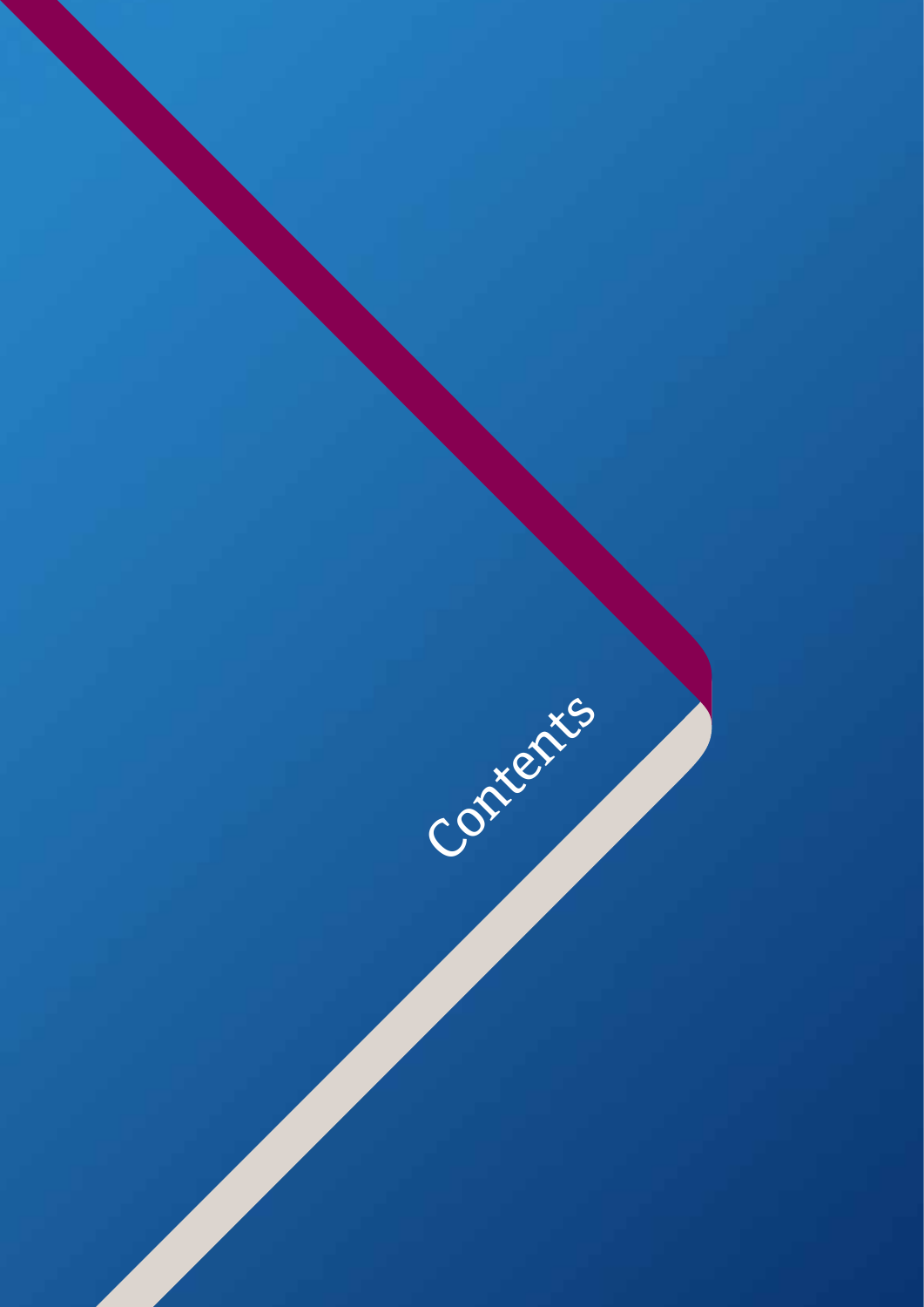| 3. | QNB Green, Social and Sustainability Bond Framework  5 |  |
|----|--------------------------------------------------------|--|
|    |                                                        |  |
|    |                                                        |  |
|    |                                                        |  |
|    |                                                        |  |
|    |                                                        |  |
|    |                                                        |  |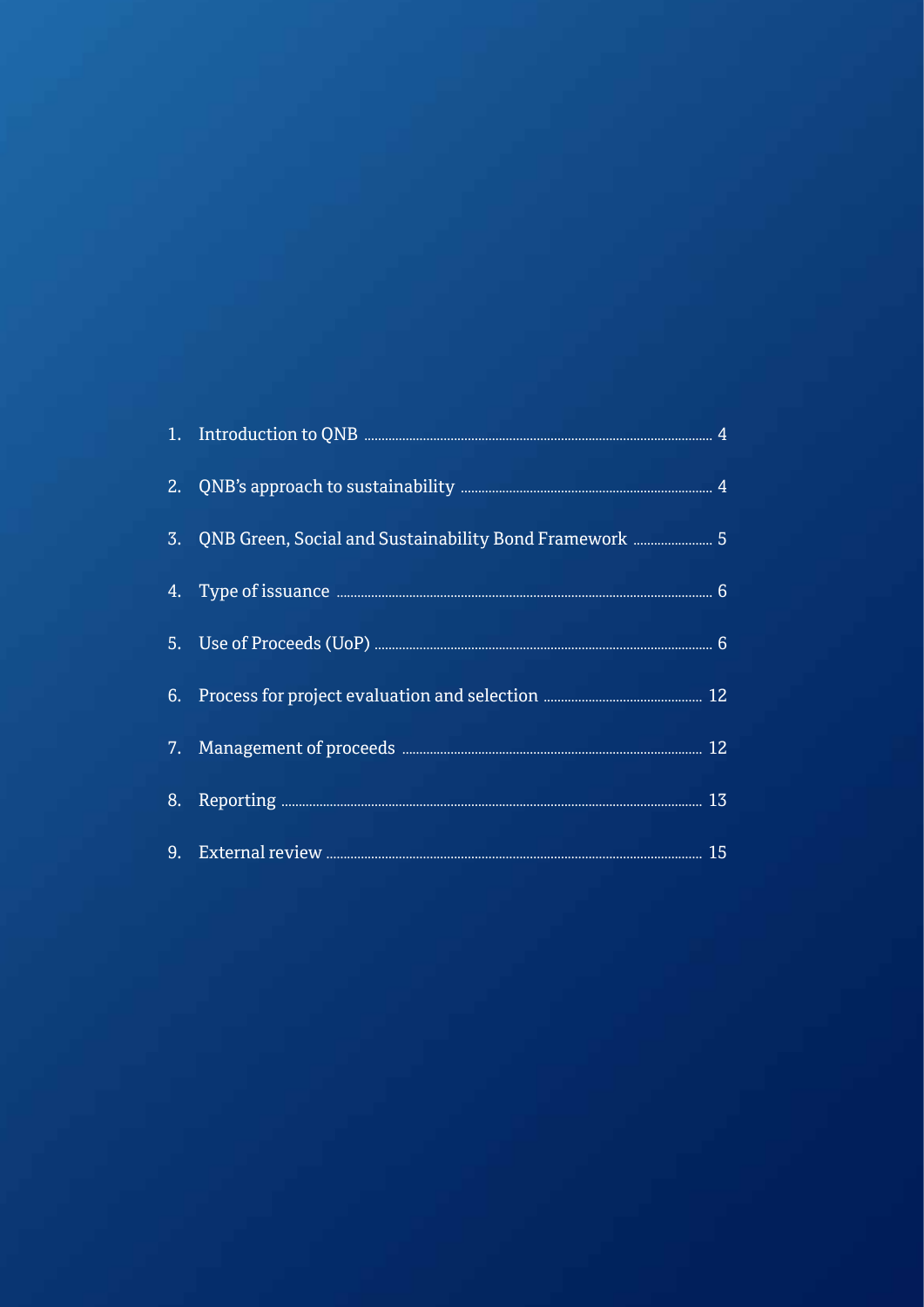## 1. Introduction to QNB

Qatar National Bank (Q.P.S.C.) (QNB Group), headquartered in Doha, was established in 1964 as the country's first Qatari-owned commercial bank, with an ownership structure split between the Qatar Investment Authority (50%) and the remaining (50%) held by members of the public. QNB Group has steadily grown to become the largest financial institution in the Middle East and Africa (MEA) and one of the leadning banks in the Middle East, Africa and Southeast Asia (MEASEA), with assets of QAR 1.0 trillion and net profit of QAR 3.3 billion (USD 0.9 billion) as of the first quarter ended 31 March 2021.

The bank also remains one of the highest-rated banks in the region with consistent scores and stable ratings from the leading rating agencies, including Standard & Poor's (A), Moody's (Aa3), Fitch (A+) and Capital Intelligence (AA-). Furthermore, throughout 2020, QNB proactively engaged and disclosed its ESG performance to several ESG rating agencies and indices. In the same year, QNB ranked first in Qatar by ESG Invest, the investment research arm of Sustainability Excellence, a leading ESG ratings agency in the region; maintained its leadership position on the Qatar Stock Exchange for ESG disclosure while improving its ESG ratings from S&P's Corporate Sustainability Assessment (CSA) and Sustainalytics; and qualified for the FTSE4Good Index.

QNB Group has over 28,000 employees serving approximately 25 million customers across a diverse international network with presence in more than 31 countries spanning Africa, Asia and Europe. Based on the Group's consistent strong financial performance and its expanding international presence, QNB is currently ranked as the most valuable bank brand in the Middle East and Africa, according to Brand Finance Magazine.

## 2. QNB's approach to sustainability

At QNB, we define sustainability as the delivery of long-term value in financial, environmental, social and ethical terms for the benefit of our customers, shareholders, employees, and communities. Our Sustainability Framework consists of three pillars: sustainable finance, sustainable operations and beyond banking, which contribute to QNB's goal of ensuring sustainable financial performance by reducing risks, opening up new business opportunities and strengthening our brand.

QNB's Green, Social and Sustainability Bond Framework directly supports our strategic focus on **sustainable finance** and helps to maintain our position as one of the leading banks in the MEASEA region.



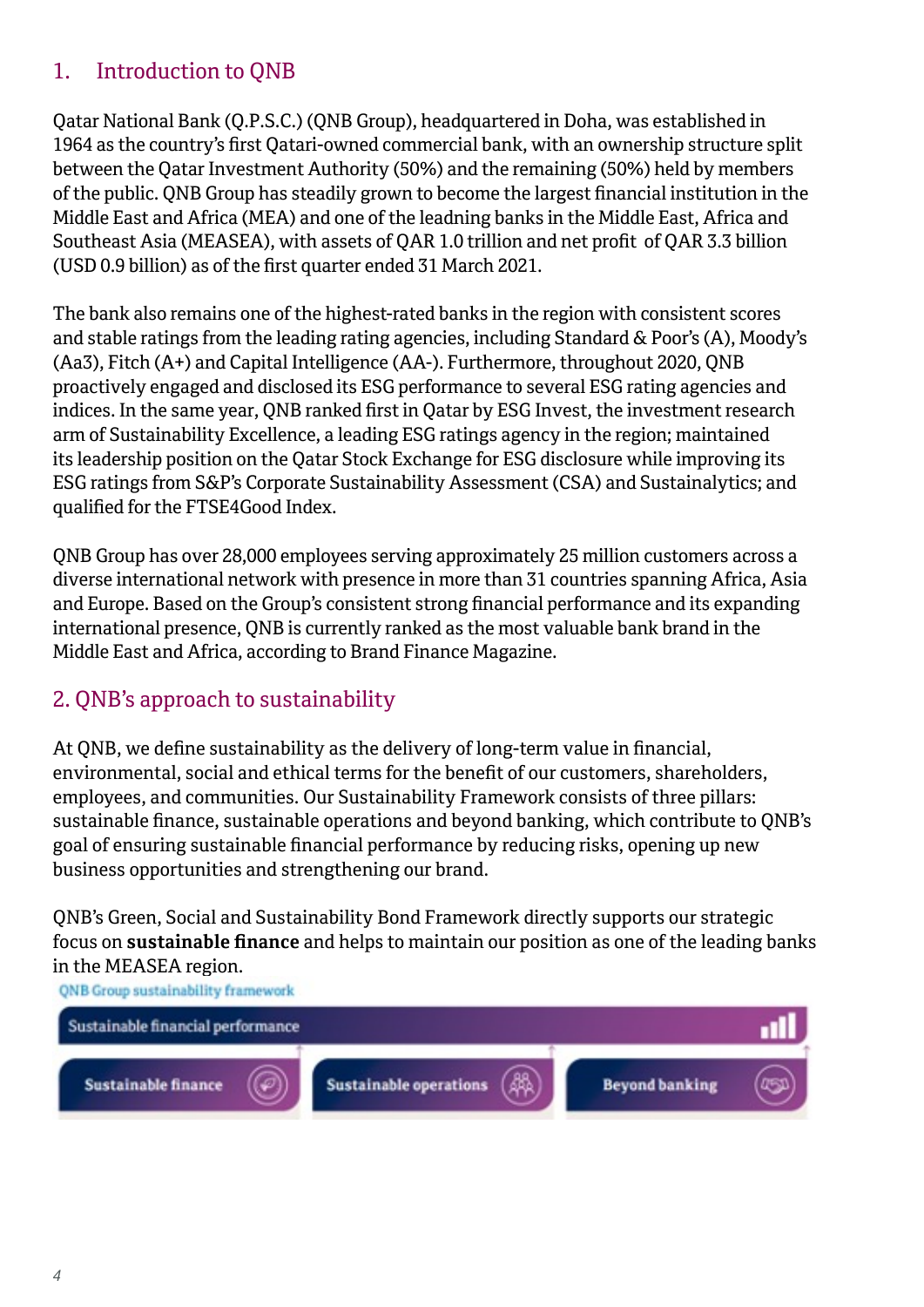#### Sustainable finance

Sustainable finance is the integration of Environmental, Social and Governance (ESG) criteria into QNB's financing activities to deliver profit with purpose. Our ambition is to help customers to manage their environment and social risks, lend to businesses that contribute towards sustainable development goals, improve access to finance for small and mediumsized enterprises (SMEs) and underserved groups, and provide responsible customer service. Delivering sustainable finance is the most significant way in which QNB can support national and global sustainable development goals. Moreover, it enables us to reduce reputational risks in our portfolio and maximise business opportunities emerging from the transition to a greener, more inclusive economy.

#### Sustainable operations

Sustainable operations is the integration of ESG criteria into our business operations and across the supply chain to ensure we operate ethically and efficiently. Our ambition is to strengthen corporate governance and risk management practices, promote equality throughout our workforce/supply chain and reduce carbon emissions generated by our operations. This approach keeps us compliant with increasing ESG-related regulations while helping QNB to be an employer of choice.

#### Beyond banking

Beyond banking refers to QNB's corporate social responsibility activities in the communities in which we operate. Our ambition is to make a positive contribution towards wider society with an emphasis on education and financial literacy. In addition, we support and deliver a range of initiatives within our focus areas of social and humanitarian, arts and culture, health and environment, economic and international affairs, and sports.

#### United Nations Global Compact (UNGC) and United Nations Sustainable Development Goals (SDGs)

As part of our commitment to sustainable business practices, QNB is a signatory to the UNGC, the world's largest corporate sustainability initiative, promoting better business practices in the areas of human rights, labour, environment and anti-corruption. As a signatory to UNGC, we commit to adhering to UNGC's Ten Principles, and endeavour to incorporate these principles as part of our strategy, culture and day-to-day operations, as well as engage in projects that advance the broader objectives of the SDGs. As part of this commitment, we publish our annual 'Communication on Progress' (COP) to shed light on developments on these topics as part of QNB Group's Sustainability Report.

Further information on QNB's approach to sustainability, including the Group-wide Sustainability Policy and Global Reporting Initiative compliant Sustainability Report, can be found on the QNB website: https://www.qnb.com/sites/qnb/qnbqatar/page/en/ ensustainabilitymanagementatqnb.html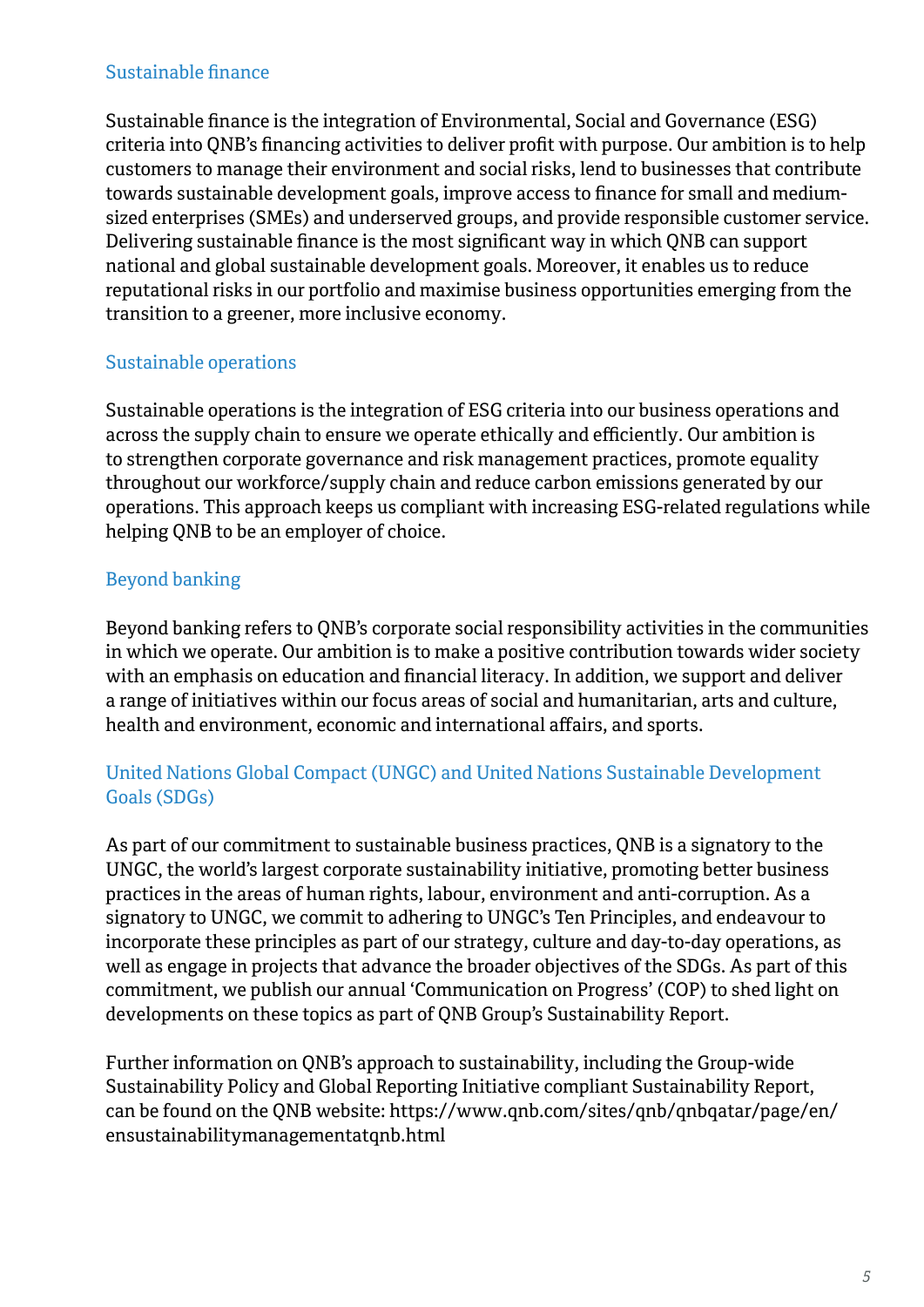## 3. QNB Green, Social and Sustainability Bond Framework

We have developed our Green, Social and Sustainability Bond Framework to define the financing, loans and investments eligible to be funded by the proceeds of green, social or sustainability bonds issued by QNB.

The International Capital Markets Association (ICMA) Green Bond Principles (GBP)<sup>1</sup>, Green Project Mapping<sup>2</sup>, Social Bond Principles (SBP)<sup>3</sup> and Sustainability Bond Guidelines (SBG)<sup>4</sup> represent a set of voluntary guidelines that recommend transparency, disclosure and promote integrity in the development of the green, social and sustainability bond market. In alignment with the latest ICMA GBP, Green Project Mapping, SBP and SBG, QNB's Green, Social and Sustainability Bond Framework (hereinafter referred to as the "Framework") is presented through the following key pillars:

- Use of proceeds
- Process for project evaluation and selection
- Management of proceeds
- Reporting
- External review

The Framework is reviewed annually and any changes will be applied to any new green, social or sustainability bonds issued by QNB Group. The Framework may also be used as input to facilitate QNB's sustainable investments, lending, products and services, by providing consistent eligibility criteria across the Group.

## 4. Type of issuance

Under this Framework, QNB Qatar, selected international branches and subsidiaries<sup>s</sup> in Egypt (QNB ALAHLI), Turkey (QNB Finansbank), Indonesia (QNB Indonesia), Switzerland (QNB (Suisse) SA) and Tunisia (QNB Tunis), can issue three types of bonds:

- **1. Green bonds**, in order to finance and/or refinance eligible green loans (as defined in section 5).
- **2. Social bonds,** in order to finance and/or refinance eligible social loans (as defined in section 5).
- **3. Sustainability bonds,** in order to finance and/or refinance a combination of eligible green loans and eligible social loans (as defined in section 5).

## 5.Use of Proceeds (UoP)

The eligible categories within this Framework have been reviewed and aligned with the ICMA GBP, SBP categories, CBI taxonomy $^{\rm 6}$  and/ or EU taxonomy $^{\rm 7}$ , where applicable. The loans and investments eligible to be financed and/or refinanced by the proceeds of green, social or sustainability bonds issued by QNB must comply with the criteria outlined as follows.

4 https://www.icmagroup.org/green-social-and-sustainability-bonds/sustainability-bond-guidelines-sbg/

<sup>1</sup> https://www.icmagroup.org/green-social-and-sustainability-bonds/green-bond-principles-gbp/

<sup>2</sup> https://www.icmagroup.org/assets/documents/Regulatory/Green-Bonds/June-2019/Green-Projects-Mapping Document-100619.pdf

<sup>3</sup> https://www.icmagroup.org/green-social-and-sustainability-bonds/social-bond-principles-sbp/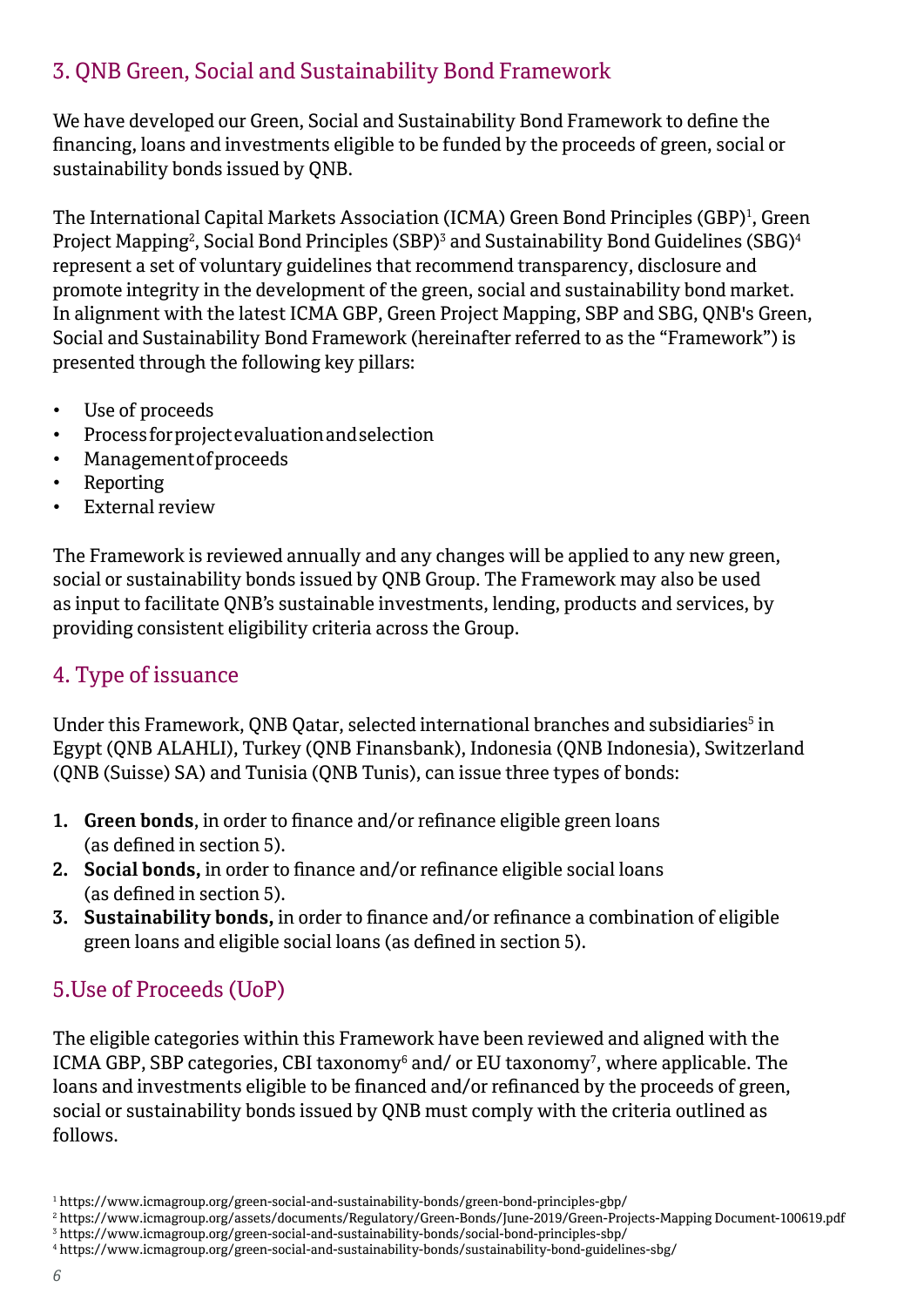For clarification purposes, green, social and sustainability bonds will not be used to finance loans or investments linked to:

- fossil fuel energy generation or transportation;
- nuclear energy generation;
- weapons and defense;
- mining;
- gambling activities, establishments and equivalent enterprises;
- alcohol beverage or tobacco production, distribution or trade;
- palm oil;
- pharmaceuticals, pesticides/ herbicides production or trade, subject to international bans and local legislation subject to international bans and local legislation;
- Unbounded asbestos<sup>8</sup> production or trade;
- Ozone Depleting Substances not permitted by national regulations (e.g. Montreal Protocol); and
- any other activity that is either illegal or considered socially unacceptable in its home market.

This Framework only applies to QNB Qatar along with selected international branches and subsidiaries<sup>9</sup> in Egypt (QNB ALAHLI), Turkey (QNB Finansbank), Indonesia (QNB Indonesia), Switzerland (QNB (Suisse) SA) and Tunisia (QNB Tunis). This Framework does not apply to QNB's associates or high-risk countries identified during the external Second Party Opinion.

#### Green bond UoP and eligibility criteria

The net proceeds of green bonds issued by QNB will be used to finance and refinance a green loan portfolio consisting of project specific loans and general corporate loans to 'pure play' companies, as defined by the eligibility criteria in this Framework. A 'pure play' company is defined as a company deriving over 90% of its revenues from the green eligibility criteria defined below.

<sup>5</sup> Including their fully-consolidated subsidiaries

 $^{\rm 6}$  Climate Bonds Initiative taxonomy, https://www.climatebonds.net/standard/taxonomy

<sup>7</sup> EU Taxonomy, https://ec.europa.eu/info/business-economy-euro/banking-and-finance/sustainable-finance/eu-taxonomysustainable-activities\_en

 $^{\rm 8}$  This does not apply to purchase and use of bonded asbestos cement sheeting where asbestos content is less than 20%

<sup>9</sup> Including their fully-consolidated subsidiaries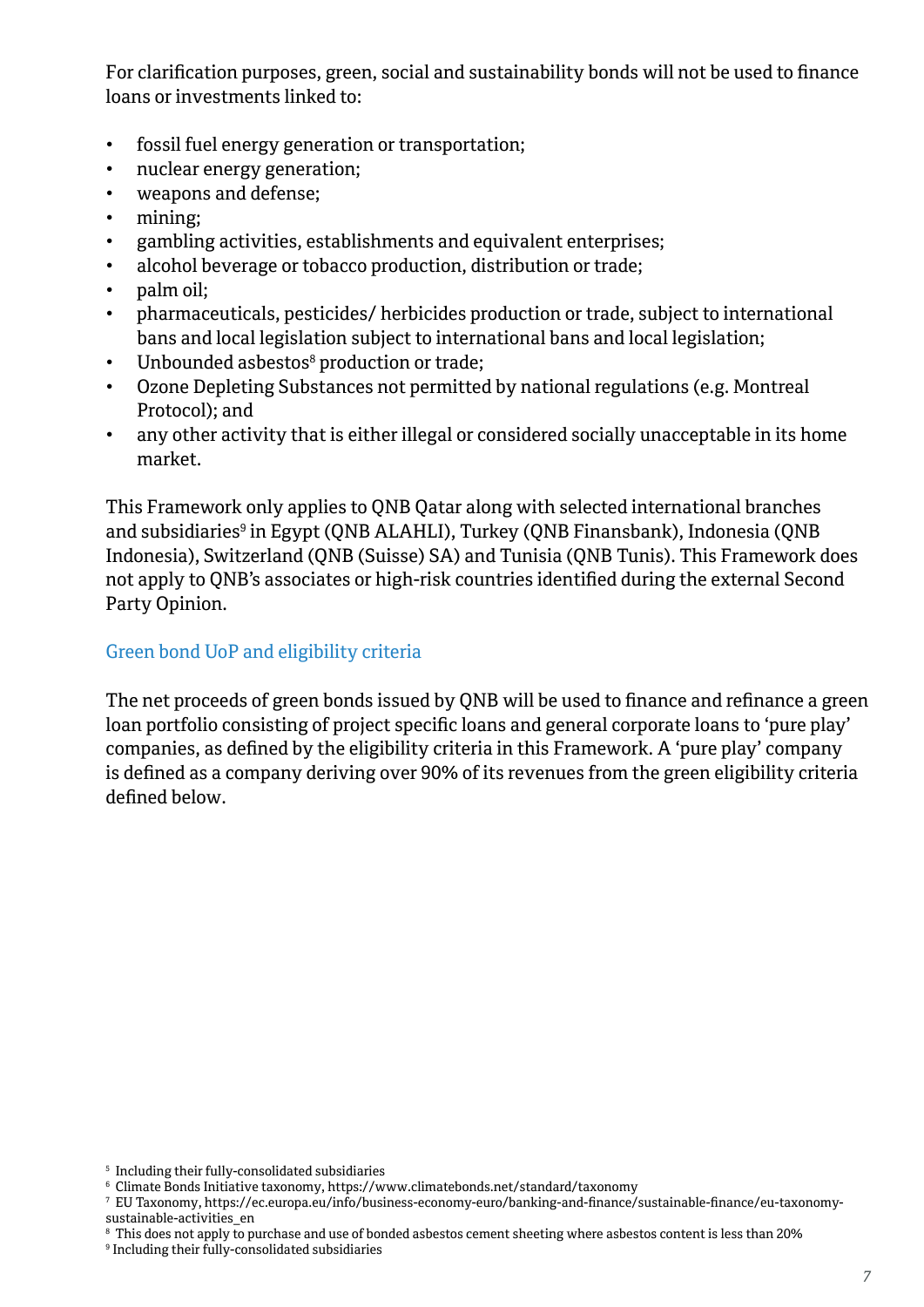| <b>Green bond</b><br>category | <b>Definition</b>                                                                                                                                                                 | Eligibility criteria                                                                                                                                                                                                                                                                                                                                                                                                                                                                                                                                                                                                                                                                                                                                                                                                          | UN SDG <sup>10</sup> |
|-------------------------------|-----------------------------------------------------------------------------------------------------------------------------------------------------------------------------------|-------------------------------------------------------------------------------------------------------------------------------------------------------------------------------------------------------------------------------------------------------------------------------------------------------------------------------------------------------------------------------------------------------------------------------------------------------------------------------------------------------------------------------------------------------------------------------------------------------------------------------------------------------------------------------------------------------------------------------------------------------------------------------------------------------------------------------|----------------------|
| Green buildings               | Financing or<br>refinancing the<br>acquisition,<br>development.<br>construction and<br>refurbishment of<br>buildings which<br>meet at least one<br>of the eligibility<br>criteria | • New and existing buildings<br>that meet the minimum<br>external green building<br>certification level of either:<br>• LEED <sup>11</sup> 'Gold',<br>• BREEAM <sup>12</sup> 'Very Good',<br>$\cdot$ GSAS <sup>13</sup> '3-4 star'<br>• HQE <sup>14</sup> 'Very good',<br>• BCA Green Mark <sup>15</sup> 'Gold<br>plus'<br>• Passive Haus (carbon<br>neutral) or equivalent<br>certifications<br>New and existing buildings<br>that are within the top 15% more<br>energy efficient buildings in their<br>respective region, as determined<br>through, for instance, a specialist<br>study $^{16}$ .<br>$\cdot$ Refurbished buildings that<br>achieve a minimum 30%<br>improvement in energy use or<br>carbon emissions, or at least a<br>two-step improvement in EU<br><b>Energy Performance Certificate</b><br>$(EPC)^{17}$ |                      |

<sup>10</sup> Alignment with United Nations Sustainable Development Goals - https://sustainabledevelopment.un.org

<sup>&</sup>lt;sup>11</sup> Leadership in Energy and Environment Design (US/International)

<sup>12</sup> Building Research Establishment Environmental Assessment Method (UK/International)

<sup>&</sup>lt;sup>13</sup> Global Sustainability Assessment System (Middle East)

<sup>14</sup> Haute Qualite Environnementale (France)

<sup>&</sup>lt;sup>15</sup> Building and Construction Authority Green Mark (Singapore/SE Asia)

<sup>&</sup>lt;sup>16</sup> For any Green Loans that are marked under this criterion, QNB commits to referencing a separate methodology to verify the top 15 % eligibility and to acquire a second opinion on the validity of this methodology. The top 15 % methodology could be based on, for instance, building year, building code or building energy labels.

<sup>17</sup> Energy Performance Certificate two-step improvement applicable in Europe, also adopted in GCC through GSAS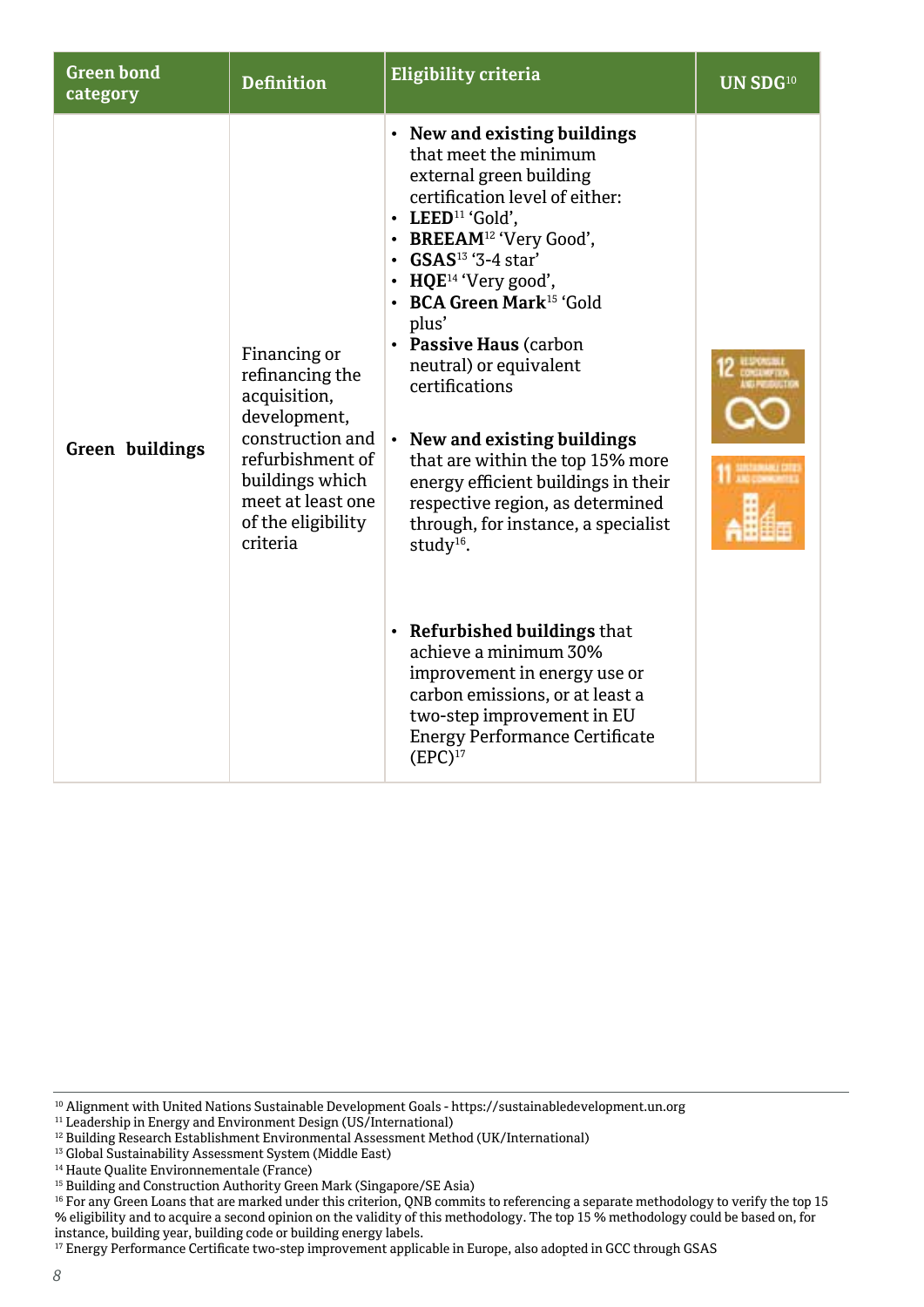| Renewable energy | Financing or<br>refinancing<br>the equipment,<br>development,<br>manufacturing,<br>construction,<br>operation and<br>maintenance<br>of renewable<br>energy<br>generation<br>sources | Renewable energy generation<br>sources:<br>• Wind: Onshore and offshore<br>• Solar: Photovoltaic solar power,<br>concentrated solar power (CSP)<br>and solar thermal<br>• Hydroelectric: Run-of-river and<br>small scale projects generating no<br>more than 5W/m2 or emissions<br>intensity of less than 100gCO2e/<br>kWh<br>• Bioenergy: Facilities for<br>electricity generation, heating or<br>both (CHP <sup>18</sup> ) that use biomass or<br>biofuel from sustainable sources <sup>19</sup> .<br>Emission intensity of less than<br>100gCO2e/kWh<br>• Geothermal: Projects with an<br>emissions intensity of less than<br>100gCO2e/kWh<br>• Tidal: Tidal range and stream,<br>wave, ocean current, water-<br>thermal energy production system<br>(WEPS) and ocean thermal<br>energy conversion (OTEC) power<br>facilities<br>• Infrastructure to support<br>renewable energy:<br>Transmission of renewable<br>electricity from its production site<br>to the electricity grid, including | 13 |
|------------------|-------------------------------------------------------------------------------------------------------------------------------------------------------------------------------------|-------------------------------------------------------------------------------------------------------------------------------------------------------------------------------------------------------------------------------------------------------------------------------------------------------------------------------------------------------------------------------------------------------------------------------------------------------------------------------------------------------------------------------------------------------------------------------------------------------------------------------------------------------------------------------------------------------------------------------------------------------------------------------------------------------------------------------------------------------------------------------------------------------------------------------------------------------------------------------------------------|----|
|                  |                                                                                                                                                                                     | increasing grid capacity and<br>connections                                                                                                                                                                                                                                                                                                                                                                                                                                                                                                                                                                                                                                                                                                                                                                                                                                                                                                                                                     |    |

<sup>18</sup> Combined Heat and Power

<sup>19</sup> Feedstocks include forest (certified to Forestry Stewardship Council (FSC), Programme for the Endorsement of Forest Certified<br>(PEFC), Sustainable Biomass Partnership, or Roundtable on Sustainable Biomass), agricultural algae). Feedstocks that that are derived from sources of high-biodiversity, deplete terrestrial carbon pools or compete with food production are excluded.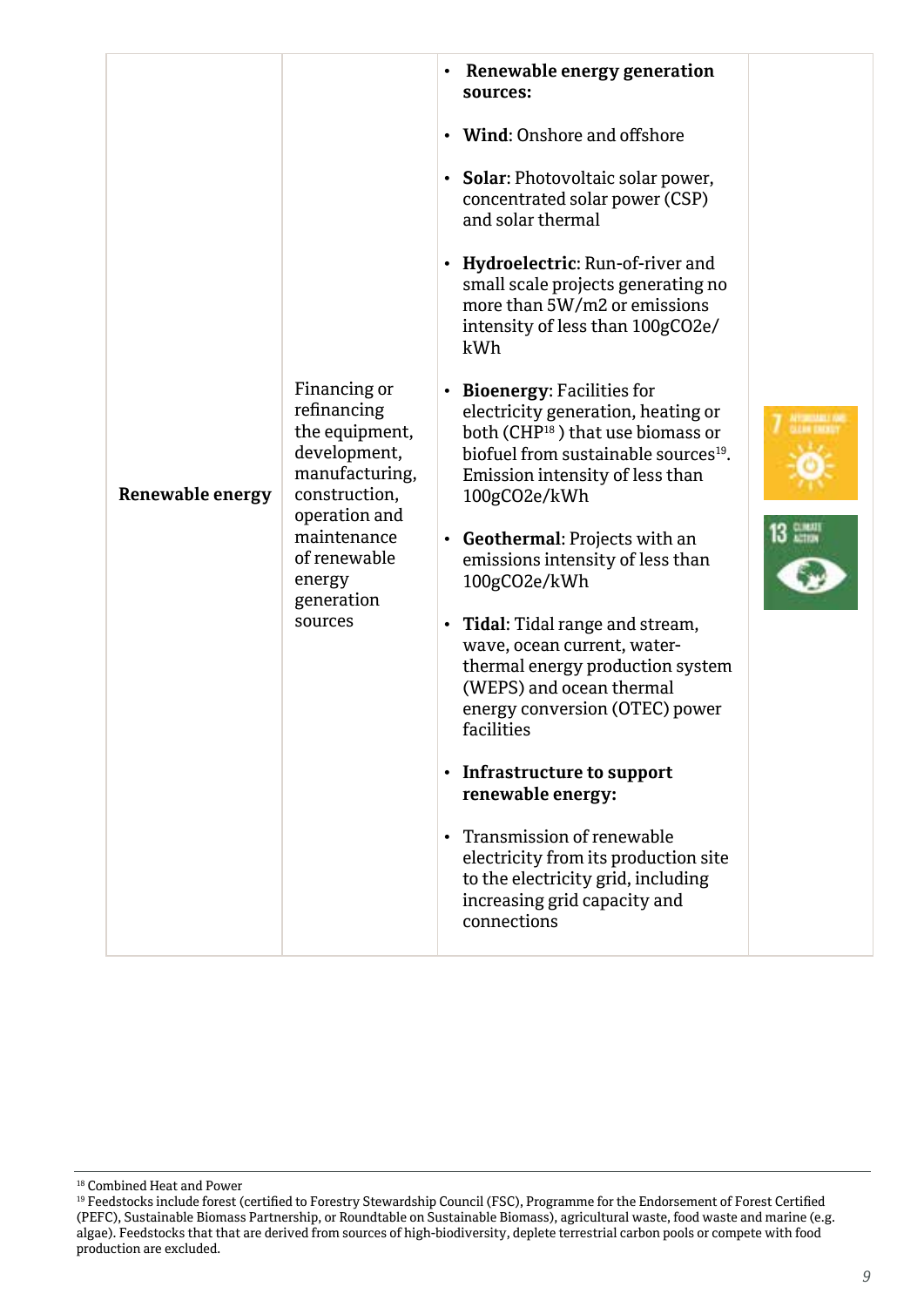| Clean<br>transportation  | Financing or<br>refinancing the<br>production,<br>establishment.<br>acquisition,<br>expansion,<br>upgrades,<br>retrofit.<br>maintenance<br>and operation<br>of transport<br>infrastructure to<br>reduce emissions<br>and negative<br>environmental<br>impact | • Low carbon vehicles <sup>20</sup> for public,<br>passenger and freight purposes.<br>Including cars, buses, ferries and<br>trains powered by either:<br>• Electricity<br>• Plug-in hybrid electric<br>• Hydrogen<br>• Infrastructure to support<br>low carbon vehicles including<br>electrified railways and charging<br>stations for electric vehicles<br>• Infrastructure to support<br>transition of people or freight<br>to more sustainable means of<br>transportation | <b>9</b> INDUSTRY, INNOVATION |
|--------------------------|--------------------------------------------------------------------------------------------------------------------------------------------------------------------------------------------------------------------------------------------------------------|------------------------------------------------------------------------------------------------------------------------------------------------------------------------------------------------------------------------------------------------------------------------------------------------------------------------------------------------------------------------------------------------------------------------------------------------------------------------------|-------------------------------|
| <b>Energy efficiency</b> | Financing or<br>refinancing the<br>establishment,<br>acquisition,<br>expansion and<br>upgrade of<br>transmission<br>lines and energy<br>storage facilities<br>or technologies<br>and/or the<br>associated<br>infrastructure                                  | • District heating and cooling<br>systems<br>• Smart energy grids, energy<br>meters, management systems<br>and battery storage facilities<br>• Improvement to electricity<br>transmission efficiency through<br>efforts to reinforce the grid and<br>reduce transmission losses                                                                                                                                                                                              | 13 음                          |

<sup>20</sup> Financing and refinancing for hybrid and biofuel powered vehicles will be restricted to those vehicles with direct emissions intensities < 50gCO2e/km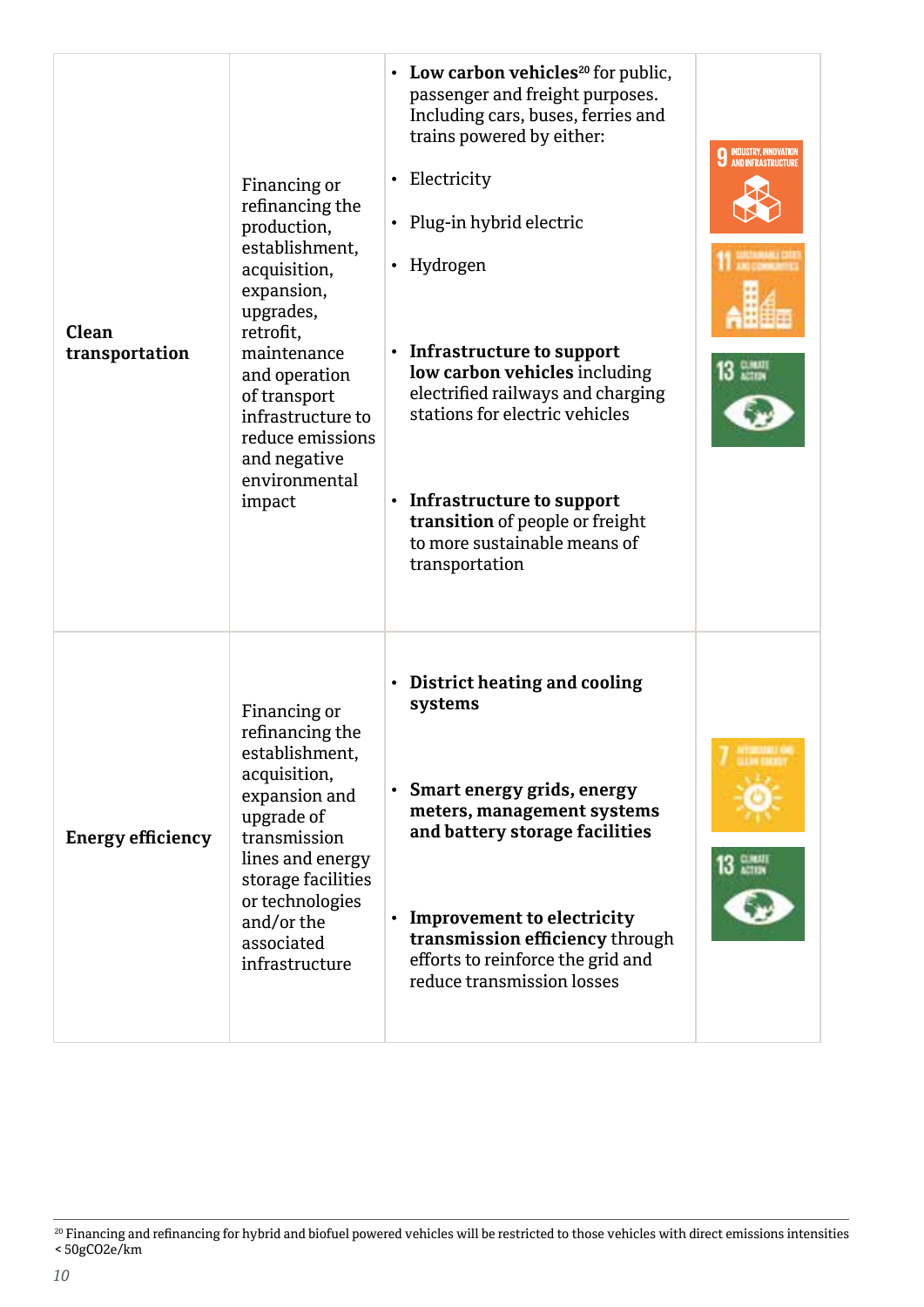| Environmentally<br>sustainable<br>management of<br>living natural<br>resources and land | Financing or<br>refinancing<br>sustainable<br>forestry,<br>agriculture,<br>fisheries and<br>aguaculture<br>practices that<br>are certified to<br>an independent<br>standard                            | • Agriculture: organic or fair trade<br>certified farming, hydroponic<br>farming, vertical farming,<br>agroforestry and silvopastoral<br>systems<br>• Forests and forestry: Forest land<br>certified in accordance with the<br>Forestry Stewardship Council (FSC)<br>or Programme for the Endorsement<br>of Forest Certified (PEFC)<br>• Fishery: sustainable fishery<br>certified by e.g., the Marine<br>Stewardship Council (MSC) or<br>Aquaculture Stewardship Council<br>(ASC) | 4 WERE                        |
|-----------------------------------------------------------------------------------------|--------------------------------------------------------------------------------------------------------------------------------------------------------------------------------------------------------|------------------------------------------------------------------------------------------------------------------------------------------------------------------------------------------------------------------------------------------------------------------------------------------------------------------------------------------------------------------------------------------------------------------------------------------------------------------------------------|-------------------------------|
| Sustainable water<br>and wastewater<br>management                                       | Financing or<br>refinancing<br>of the<br>establishment,<br>acquisition,<br>capacity<br>expansion and<br>upgrades of<br>facilities and<br>technologies to<br>treat, distribute<br>and conserve<br>water | • Waste water treatment and<br>recycling facilities<br>• Sustainable Urban Drainage<br><b>Systems (SUDS)</b><br>• Improvements to water<br>infrastructure that increase<br>water use efficiency through<br>replacements and upgrading of<br>inefficient systems                                                                                                                                                                                                                    | <b>6</b> CLEAN WATER          |
| Pollution<br>prevention and<br>control                                                  | Financing or<br>refinancing the<br>establishment.<br>acquisition,<br>expansion,<br>upgrades, retrofit<br>and ongoing<br>management<br>of waste and<br>technologies to<br>reduce emissions<br>to air    | • Waste management and<br>recycling companies and facilities<br>of all types of waste<br>• Waste to energy: Municipality<br>waste incineration <sup>21</sup> , the<br>capturing of landfill gas (at least<br>75%) and anaerobic digestion<br>• Technologies to reduce<br>emissions to air from<br>infrastructure and industrial<br>sources (e.g. particulate matter,<br>volatile organic compounds<br>$(VOCs)$ ). <sup>22</sup>                                                    | <b>9 INDUSTRY, INNOVATION</b> |

<sup>21</sup> All qualifying municipality waste incineration plants to have toxic air emission abatement technologies, and recovery of recyclables<br><sup>22</sup> All projects directly related to fossil fuel processes are excluded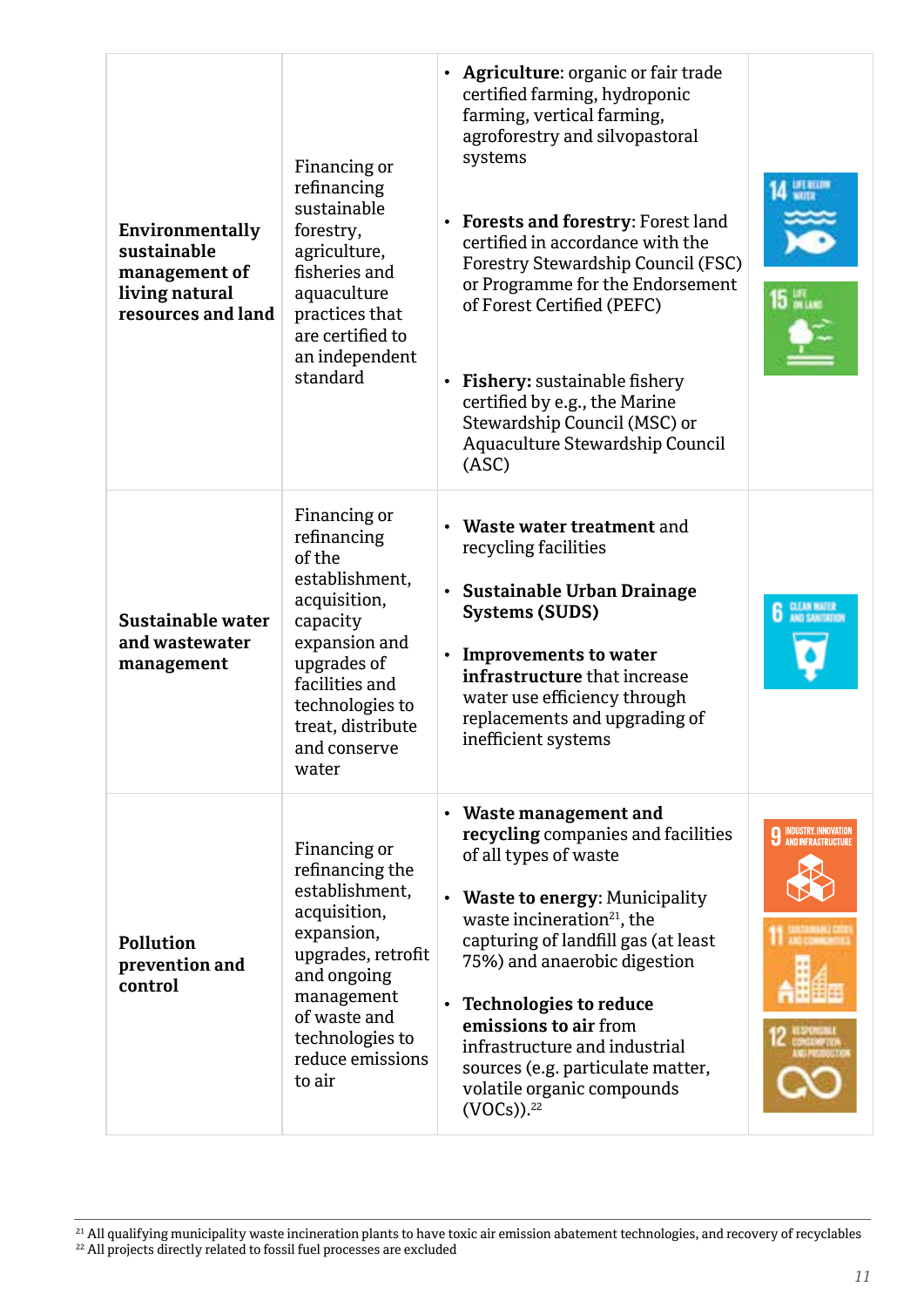### Social bond UoP and eligibility criteria

The net proceeds of social bonds issued by QNB will be used to finance and refinance a social loan portfolio consisting of project specific loans, and general corporate loans to 'pure play' companies, as defined by the eligibility criteria in this Framework. A 'pure play' company is defined as a company deriving over 90% of its revenues from the social eligibility criteria defined below.

Target population for the below social categories: General public particularly underserved, owing to lack of quality access to essential goods and services

| <b>Social bond</b><br>category                                                                                              | <b>Definition</b>                                                                                                                                                                                                 | <b>Eligibility criteria</b>                                                                                                                                                                                                                                                                                                                                                                                                                                                                 | <b>UN SDG</b>                 |
|-----------------------------------------------------------------------------------------------------------------------------|-------------------------------------------------------------------------------------------------------------------------------------------------------------------------------------------------------------------|---------------------------------------------------------------------------------------------------------------------------------------------------------------------------------------------------------------------------------------------------------------------------------------------------------------------------------------------------------------------------------------------------------------------------------------------------------------------------------------------|-------------------------------|
| <b>Affordable basic</b><br>infrastructure<br>(e.g. clean<br>drinking<br>water, sewers,<br>sanitation,<br>transport, energy) | Financing or<br>refinancing the<br>development,<br>construction,<br>operation of,<br>and access to<br>affordable basic<br>infrastructure                                                                          | • Develop quality, reliable,<br>sustainable and resilient<br>infrastructure, including regional<br>and trans-border infrastructure,<br>to support economic development<br>and human well-being, with a<br>focus on affordable and equitable<br>access for all<br>• This includes e.g. ports and rail<br>transportation for public use and/<br>or transportation of goods, projects<br>providing and expanding access<br>to clean water, sanitation, and<br>energy transmission/distribution | <b>9</b> INDUSTRY, INNOVATION |
| <b>Access to</b><br>essential services                                                                                      | Financing or<br>refinancing of<br>facilities and<br>equipment that<br>enhance access<br>to public, not-<br>for-profit, free<br>or subsidised<br>essential<br>services<br>including<br>healthcare and<br>education | • Activities involving the<br>development, expansion or<br>acquisition of buildings, facilities,<br>or equipment relating to:<br>i. Infrastructure for hospitals,<br>laboratories, clinics, healthcare,<br>childcare and elder care centers<br>ii. Infrastructure for the provision<br>of child, youth or adult education<br>and vocational training services                                                                                                                               |                               |
| Socio-economic<br>advancement and<br>empowerment                                                                            | Financing or<br>refinancing of<br>loans to SMEs.<br>microfinance<br>and<br>entrepreneur<br>clients                                                                                                                | • Loans to SMEs <sup>23</sup> , microfinance<br>and entrepreneur clients with<br>an emphasis on employment<br>creation or employment<br>retention in specific economically<br>underperforming regions <sup>24</sup><br>Loans to female led SMEs and<br>female entrepreneur clients                                                                                                                                                                                                          |                               |

<sup>23</sup> The definition of SME and microfinance organisations is determined by each country in line with local practices <sup>24</sup> Underperforming regions are defined using the United Nations Conference on Trade and Development (UNCTAD) list of developing countries, including Egypt, Indonesia, Qatar, Tunisia and Turkey, as per the development status categorization https://unctadstat. unctad.org/EN/Classifications.html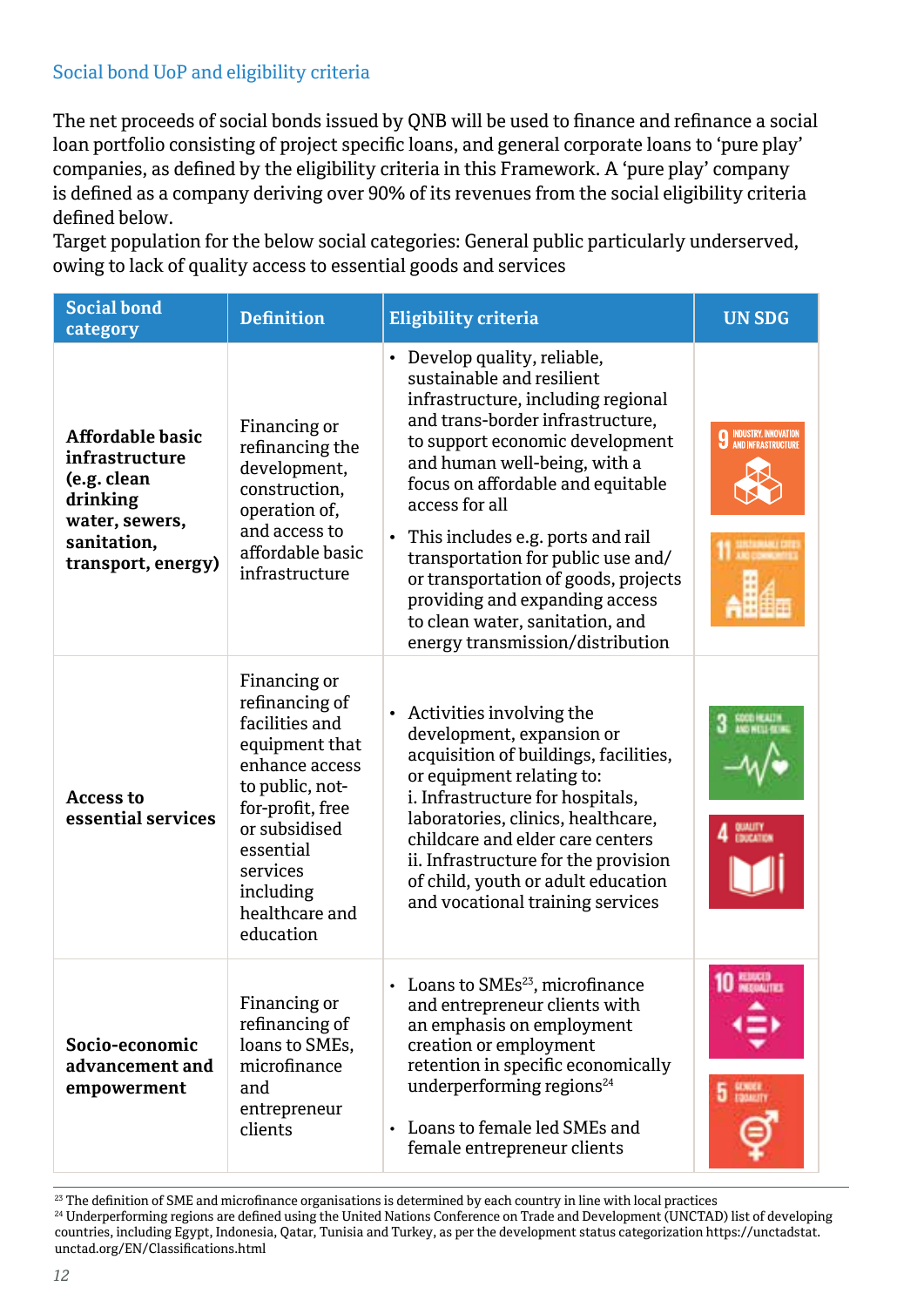| <b>Social bond</b><br>category                          | <b>Definition</b>                                                                                                                                                                                           | Eligibility criteria                                                                                                                                                                                                                                                                                                                                                                                                   | <b>UN SDG</b>                      |
|---------------------------------------------------------|-------------------------------------------------------------------------------------------------------------------------------------------------------------------------------------------------------------|------------------------------------------------------------------------------------------------------------------------------------------------------------------------------------------------------------------------------------------------------------------------------------------------------------------------------------------------------------------------------------------------------------------------|------------------------------------|
| Social housing                                          | Financing or<br>refinancing the<br>development,<br>construction,<br>refurbishment,<br>operation and<br>maintenance<br>of affordable or<br>social housing                                                    | Development, improvement,<br>٠<br>maintenance operation and/or<br>refurbishment of shelters, halfway<br>homes, community, or social<br>housing projects <sup>25</sup>                                                                                                                                                                                                                                                  |                                    |
| Pandemic<br>response<br>(including)<br><b>COVID-19)</b> | Financing or<br>refinancing<br>the research,<br>development,<br>operation and<br>production<br>of supplies to<br>combat disease<br>outbreak<br>and negative<br>consequences of<br>such events <sup>26</sup> | Research, development and<br>٠<br>logistical deployment of<br>tests, vaccines, and/or other<br>medications to prevent and/or<br>alleviate infection and associated<br>symptoms<br>Manufacturing or modification<br>٠<br>of existing machines to produce<br>health and safety equipment and<br>hygiene supplies<br>• Loans to businesses negatively<br>impacted by economic slowdown<br>as a result of disease outbreak | DECENT WORK AND<br>Economic Growth |

## 6. Process for project evaluation and selection

Projects and 'pure play' companies financed and/ or refinanced through the green, social and sustainability bond proceeds are evaluated and selected based on compliance with the eligibility criteria by QNB's Green, Social and Sustainability Bond Committee (the "GSSBC") formed by members of Treasury, Corporate and Institutional Banking, Credit, Risk, Financial Control and Sustainability teams. As required, additional attendees such as Compliance can be nominated by members of the committee. QNB's Treasury division will allocate the proceeds of the green, social and sustainability bond to the selected portfolio of products/ projects in accordance with the eligibility sections described above.

QNB will take care that all selected eligible projects comply with official national and international environmental and social standards and local laws and regulations on a bestefforts basis. QNB, as financiers, are committed to work with our clients to identify, assess and manage environmental and social risks. QNB assesses projects financed with the proceeds of green, social and sustainability bonds against sustainability criteria that are part of the Group's Wholesale and Institutional Banking Credit Policy and Environmental and Social Risk Management (ESRM) Policy Framework. QNB also applies risk management measures in its capital allocation decisions, supported by a company-wide planning, reporting and controlling system.

26 Eligibility for Pandemic Response use of proceeds is aligned with International Finance Corporation (IFC) Social Bonds Case Studies: Coronavirus

<sup>&</sup>lt;sup>25</sup> The definition of social housing is determined by each country in line with local standards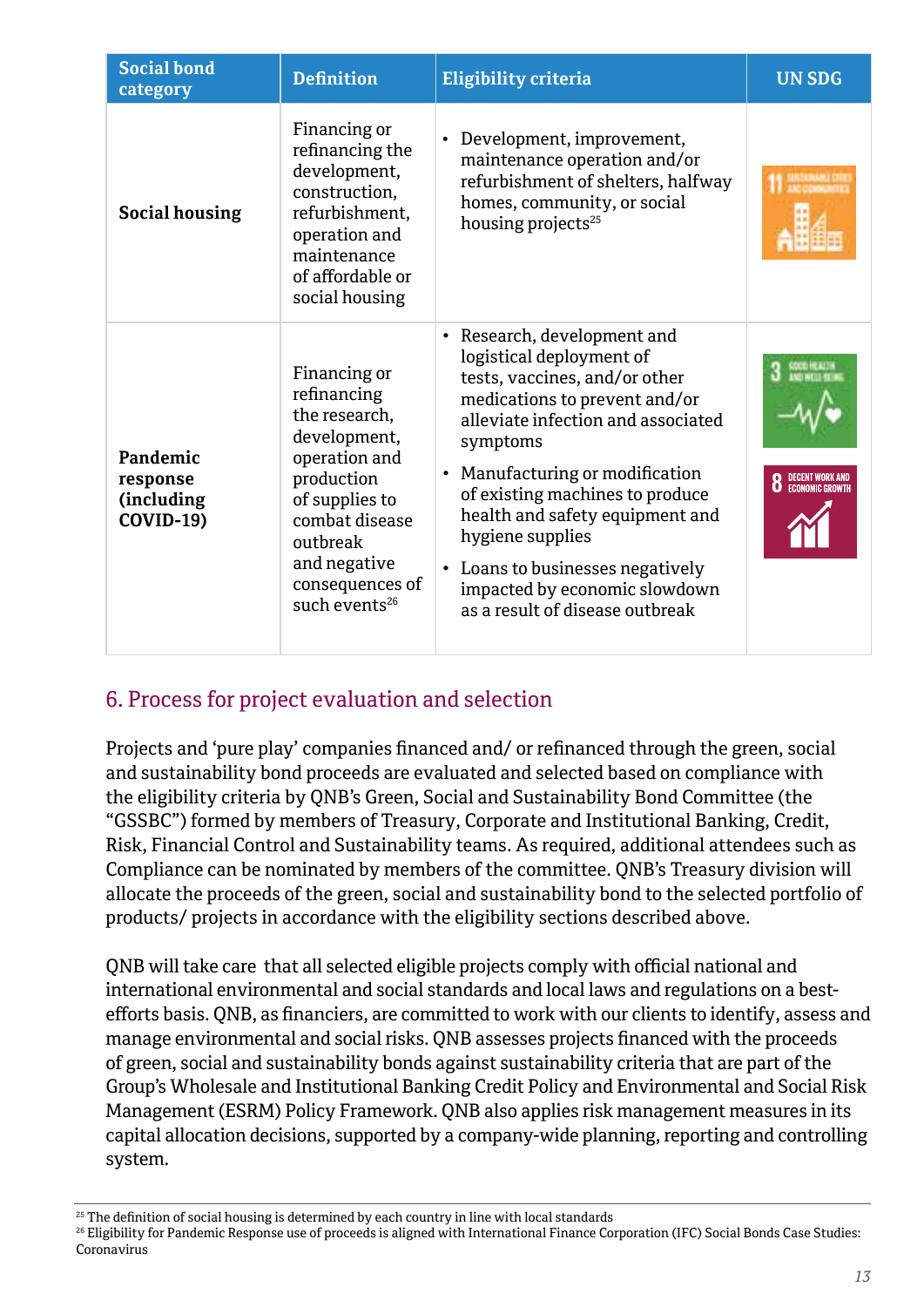#### GSSBC responsibilities include:

- Evaluate and select eligible loans in portfolio in accordance with eligibility criteria
- Monitor allocation of bond net proceeds
- Document compliance with framework and coordinate external impact reporting
- Undertake an annual review of framework and eligibility criteria
- Review existing eligible loans to ensure that they continue to meet the eligibility criteria

## 7. Management of proceeds

The green, social and sustainability bond proceeds will be managed by QNB utilising a portfolio approach. QNB intends to allocate the proceeds from the green, social and sustainability bonds to an eligible green and social loan portfolio, selected in accordance with the use of proceeds criteria and evaluation and selection process presented above. QNB strives, over time, to achieve a level of allocation for the eligible green and social loan portfolio that matches or exceeds the balance of net proceeds from its outstanding green, social and sustainability bonds. Eligible green and social loans will be added to, or removed, from QNB's eligible green and social loan portfolio to the extent required.

The QNB GSSBC will monitor the eligible green and social loan portfolio on a quarterly basis, accounting for drawings, repayments, prepayments and ensure that the records are updated as necessary. During the life of the green, social and sustainability bonds, and upon becoming aware, if a loan ceases to fulfil the eligibility criteria, the loan will be removed from the green and social loan portfolio.

While any green, social and sustainability bond net proceeds remain unallocated, QNB will hold, at its own discretion, in its consolidated balance sheet, in cash or other short term and liquid instruments, the balance of net proceeds not yet allocated to the eligible green and social loan portfolio.

## 8. Reporting

The GBP, SBP and SBG require green, social and sustainability bond issuers to keep investors and other stakeholders updated on the allocation of proceeds. In addition to information related to the projects to which green, social and sustainability bond proceeds have been allocated, the GBP, SBP and SBG recommend communicating on the expected impact of the projects.

QNB will align the reporting with the portfolio approach described in "Green Bonds working towards a Harmonized Framework for Impact Reporting (June 2019)"27. The reporting is based on the eligible green and social loan portfolio and numbers will be aggregated for all green, social and sustainability bonds outstanding.

QNB will report to investors within one year from the date of a green, social and sustainability bond transaction and annually thereafter, until the proceeds have been fully allocated.

<sup>&</sup>lt;sup>27</sup> https://www.icmagroup.org/assets/documents/Regulatory/Green-Bonds/June-2019/Handbook-Harmonized-Framework-for-Impact-Reporting-WEB-100619.pdf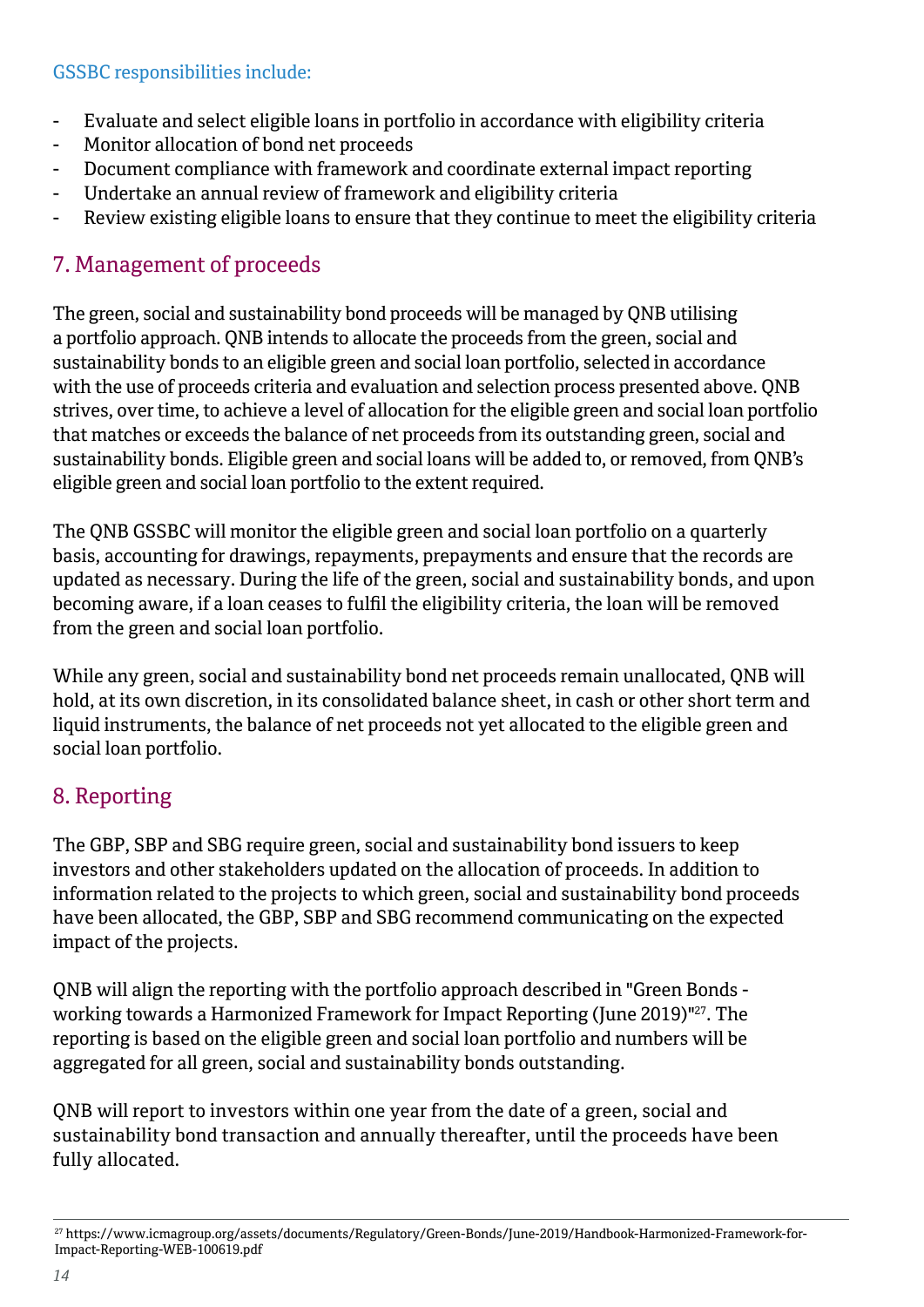## Allocation Reporting

The allocation report will provide, on an aggregated basis, on indicators such as:

- The size of the identified eligible green and social loan portfolio
- The total amount of proceeds allocated to eligible green and social loan portfolio
- The balance (if any) of unallocated proceeds
- The amount or the percentage of new financing and refinancing

### Impact Reporting

QNB will report on the environmental and social impacts of the projects funded with the green, social and sustainability bond proceeds. The methodologies as well the assumptions and baselines used to determine the indicators will be provided. The impact report may provide:

| <b>Green bond category</b>  | Definition of indicative key performance indicators (KPI)                                                                                                                                                                                                                                                                                                                                                                                                                                                                                                                                                                                                                                                                                                                                                                                                                                               |
|-----------------------------|---------------------------------------------------------------------------------------------------------------------------------------------------------------------------------------------------------------------------------------------------------------------------------------------------------------------------------------------------------------------------------------------------------------------------------------------------------------------------------------------------------------------------------------------------------------------------------------------------------------------------------------------------------------------------------------------------------------------------------------------------------------------------------------------------------------------------------------------------------------------------------------------------------|
| <b>Green buildings</b>      | • Environment certification or EPC (as applicable)<br>• Estimated annual energy consumption in KWh/m2 or savings in<br>MWh<br>• Estimated annual GHG emissions reduced and/or avoided in<br>tonnes of CO2 equivalent                                                                                                                                                                                                                                                                                                                                                                                                                                                                                                                                                                                                                                                                                    |
| Renewable energy            | • Renewable energy generation in MWh per year<br>• Total installed capacity in MW<br>• Estimated annual reduced and/or avoided GHG emissions in<br>tonnes of CO2 equivalent                                                                                                                                                                                                                                                                                                                                                                                                                                                                                                                                                                                                                                                                                                                             |
| <b>Clean transportation</b> | Low carbon public transportation and vehicles<br>• Number of vehicles (units per year)<br>• Estimated annual reduced and/or avoided GHG emissions in<br>tonnes of CO2 equivalent<br>• Energy savings in KWh saved<br>Infrastructure to support low carbon vehicles<br>• GHG savings (tonnes per year) due to the installed technology<br>(direct), by transferring freight or passenger transport from road<br>to e.g. railway (indirect) or both (as applicable)<br>• Number/KM of units installed (e.g. number of charging points,<br>electric track if applicable)<br>Infrastructure to support transition of people or freight to more<br>sustainable means of transportation<br>• Estimated annual reduced and/or avoided GHG emissions in<br>tonnes of CO2 equivalent<br>• Estimated annual reduction in car/truck use in number of<br>kilometres driven or as share of total transport ridership |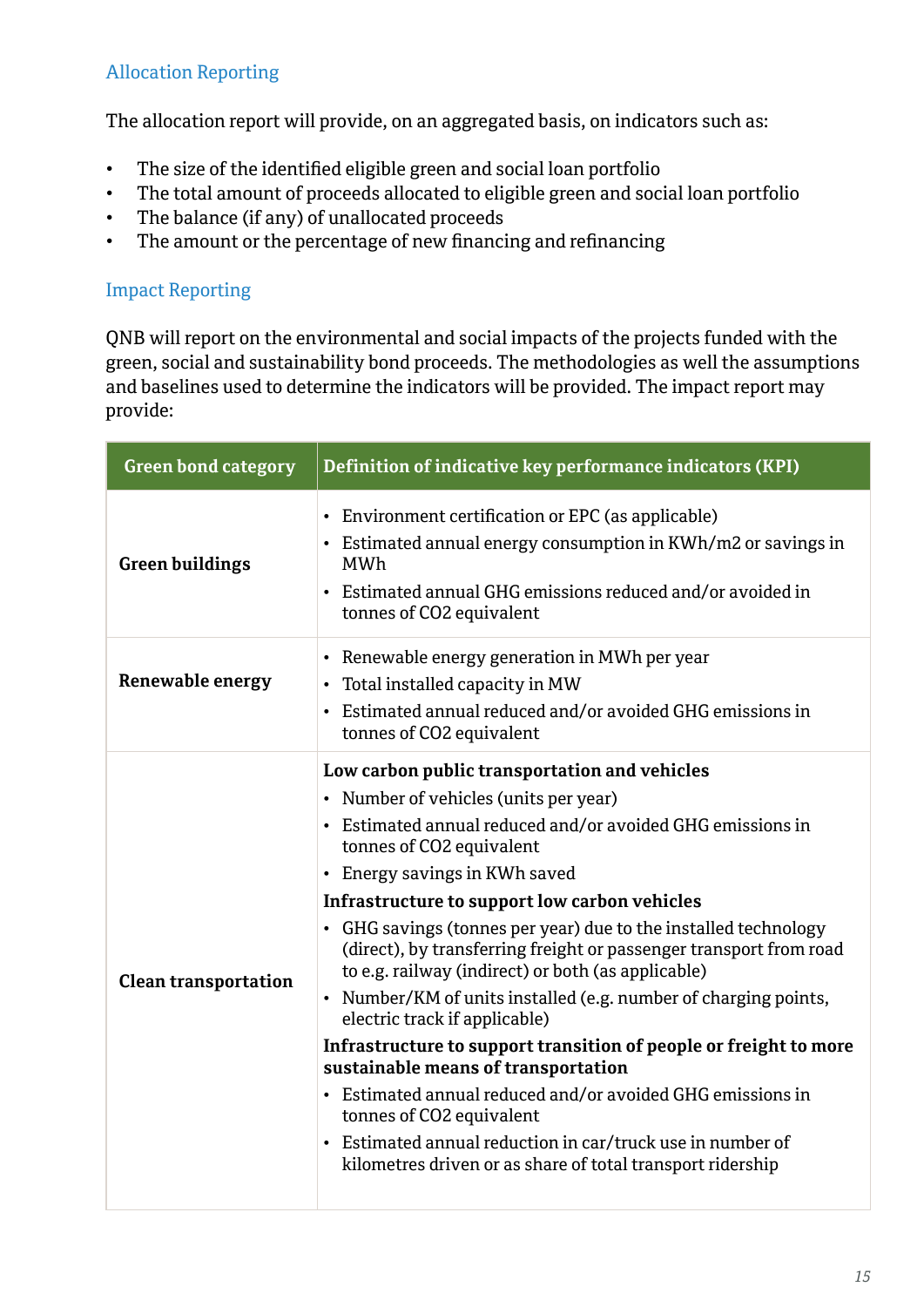| <b>Energy efficiency</b>                                                                | <b>Energy savings</b><br>• Estimated annual GHG emissions reduced and/or avoided in<br>tonnes of CO2 equivalent<br>• Distance of transmission (Km)<br>• Energy transmitted (MWh per year)<br>• Energy savings (% or MWh per year) (if applicable)                                                                                                                                                                                                         |
|-----------------------------------------------------------------------------------------|-----------------------------------------------------------------------------------------------------------------------------------------------------------------------------------------------------------------------------------------------------------------------------------------------------------------------------------------------------------------------------------------------------------------------------------------------------------|
| Environmentally<br>sustainable<br>management of living<br>natural resources and<br>land | <b>Forests and forestry</b><br>• Forest area (hectares)<br>• Forestry certification scheme (if applicable)<br>• Net carbon sequestration (tonnes per year) (if available)<br>Agriculture<br>• Agriculture land area (hectares)<br>• Organic farming certification scheme<br>• Type of crop and its proportion (if available)<br><b>Fishery</b><br>• Certification scheme<br>• Type of fish (if available)                                                 |
| Sustainable water<br>and wastewater<br>management                                       | • Quantity of treated wastewater and/or supplied freshwater (cubic<br>meters per year)<br>• Qualitative improvements in freshwater supply and/or<br>wastewater treatment                                                                                                                                                                                                                                                                                  |
| <b>Pollution prevention</b><br>and control                                              | Waste management<br>• Volume of waste processed (tonnes per year)<br>• Volume of waste diverted from landfill (tonnes per year)<br>• Volume of waste recycled (tonnes per year)<br>• GHG savings in tonnes of CO2 equivalent<br><b>Waste to energy</b><br>• Energy generation in MWh per year<br>• GHG savings in tonnes of CO2 equivalent<br>Technologies to reduce emissions to air<br>• Reduction in harmful emissions (% or absolute) (as applicable) |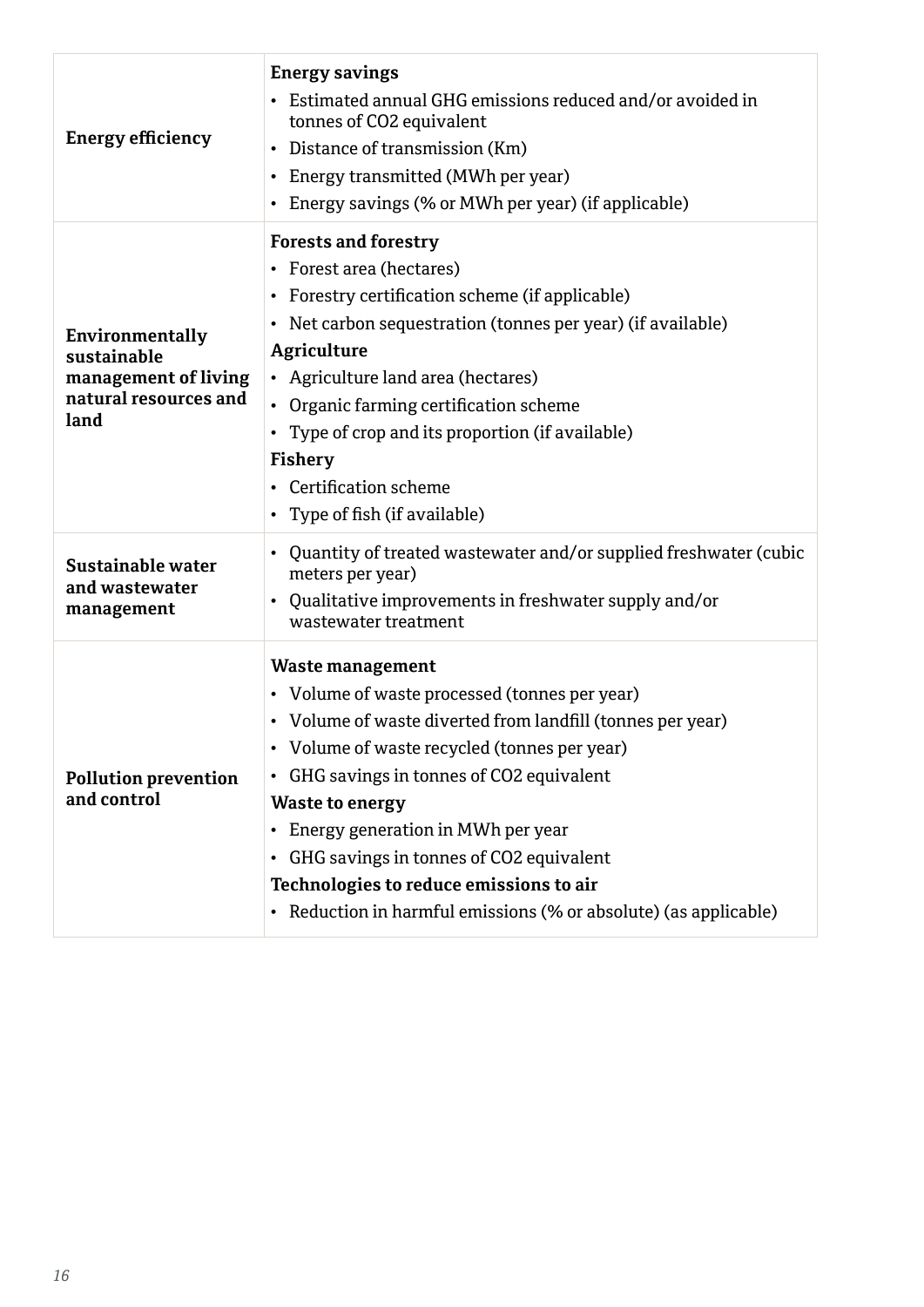| <b>Social bond category</b>                      | Definition of indicative key performance indicators (KPI)                                                                                                                                                                                                                                             |
|--------------------------------------------------|-------------------------------------------------------------------------------------------------------------------------------------------------------------------------------------------------------------------------------------------------------------------------------------------------------|
| Affordable basic<br>infrastructure               | • Number of people with access to newly developed or improved<br>infrastructure<br>• Volumes (e.g. freight) and contributions to trade<br>• Increase in efficiency (e.g. reduction in energy consumption) from<br>new infrastructure<br>• Qualitative and quantitative case studies                   |
| <b>Access to essential</b><br>services           | • Number/amount of loans granted to essential services<br>Number of enrolled students<br>٠<br>Number of training program graduates successfully employed<br>٠<br>• Number of people able to access essential service                                                                                  |
| Socio-economic<br>advancement and<br>empowerment | • Number/amount of loans granted to SMEs, microenterprise,<br>entrepreneurs<br>• Number/amount of loans granted to SMEs, microenterprise,<br>entrepreneurs run by women<br>Number of jobs created or retained in the selected region<br>٠<br>• Number of jobs created or retained by the target group |
| <b>Affordable housing</b>                        | Number of beneficiaries<br>٠<br>Number of units<br>٠                                                                                                                                                                                                                                                  |
| Pandemic response<br>(including COVID-19)        | • Number of vaccines, tests or medicines produced or distributed<br>• Number of people receiving vaccines, tests or medicines<br>• Number/amount of loans granted<br>Number of jobs provided or preserved<br>٠<br>• Volume of health and safety equipment and hygiene supplies<br>produced            |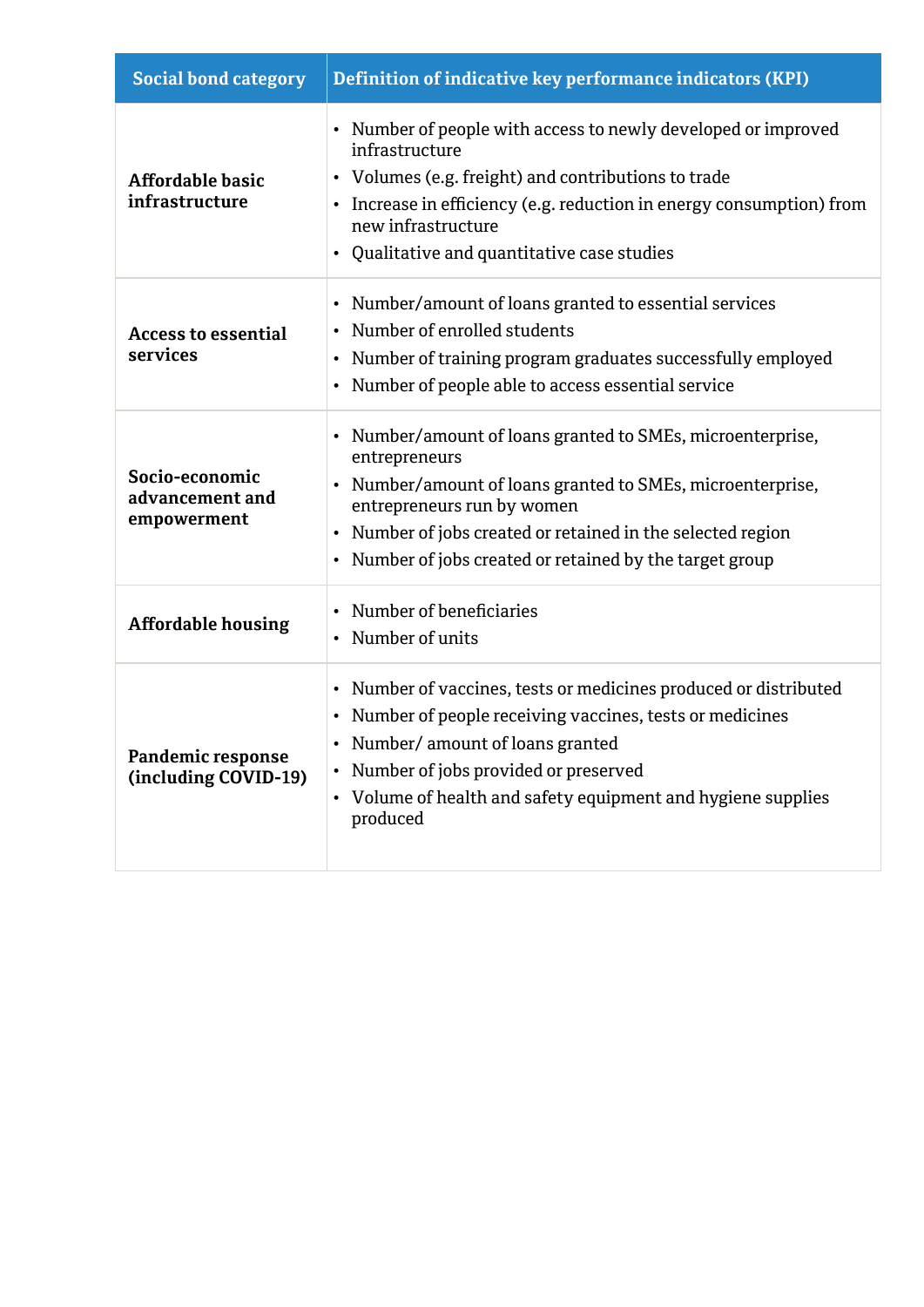Depending on availability and subject to confidentiality agreements, QNB might seek to complement above indicators with relevant case studies. Both the allocation report and the impact report will be made available on the QNB website.

## 9. External review

## Second party opinion

QNB's Green, Social and Sustainability Bond Framework has been reviewed by S&P Global Ratings who has issued a Second Party Opinion. The Second Party Opinion as well as the Framework are available on QNB's website<sup>28</sup>.

#### Verification

QNB will, as required, seek a limited assurance of the allocation of the bond proceeds to eligible assets provided by an independent auditor, starting one year after issuance and until maturity (or until full allocation). This limited assurance will be available on QNB's website.